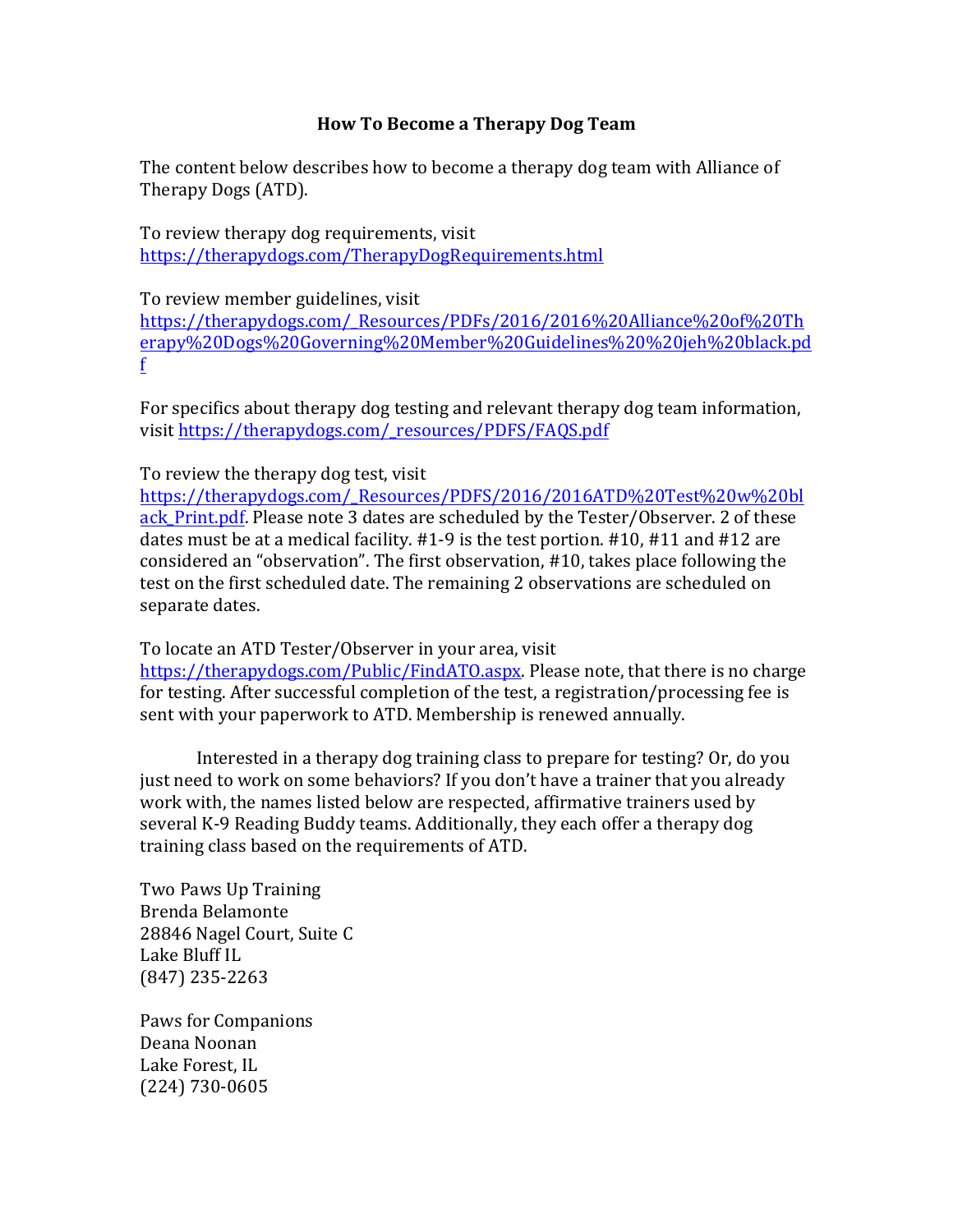Root Dog Training Sara McLoudrey Highwood, IL (847) 235-6290

## **How to Become a K-9 Reading Buddy Team**

1. If you are a new therapy dog team, after receiving your therapy dog packet and tags, schedule some therapy visits at local assisted living facilities, nursing homes, or any other place you think is a good fit for a visit by you and your dog to get some therapy visit time under your belt. Call the activities director or volunteer coordinator to introduce yourself and inquire whether they accept therapy dog visits.

2. Email carole@k9readingbuddies.org . In return, you'll receive a standard email with attachments that will guide you through the process of becoming a K-9 Reading Buddy Team. We will support and assist you in every way we can. K-9 Reading Buddy teams currently volunteer October thru April, with some exceptions, at: 

- Green Bay Early Childhood Center/District 112 Building
- Little Giants preschool/Highland Park High School
- Oak Terrace Elementary School
- Elm Place Middle School
- Nuestro Center (after school program)
- Glenbrook North High School Stress Relief during Finals
- Highland Park High School Stress Relief during Finals
- Schuler Program/Highland Park High School Stress Relief
- Deerfield, Highwood, Glencoe, Northbrook and Wilmette Libraries
- Naval Station Great Lakes

3. The general rule of thumb is that from first point of contact with K9RBNS, if you are not already a therapy dog team, it is a 3 month life cycle to your first volunteer opportunity. Of course, if the contact happens in the spring, this would mean the first volunteer opportunity would be in the fall.

## K-9 Reading Buddies Mentor Process

K-9 Reading Buddies of the North Shore is based on the Intermountain Therapy Animals R.E.A.D. literacy program. View more about the R.E.A.D.® program on-line at http://www.therapyanimals.org/R.E.A.D.html. All therapy dogs must have current therapy dog registration by either Alliance of Therapy Dogs, or another approved registry organization, and be in good standing.

Please use this sheet to track your progress. You can place an x or note to yourself when each item is completed.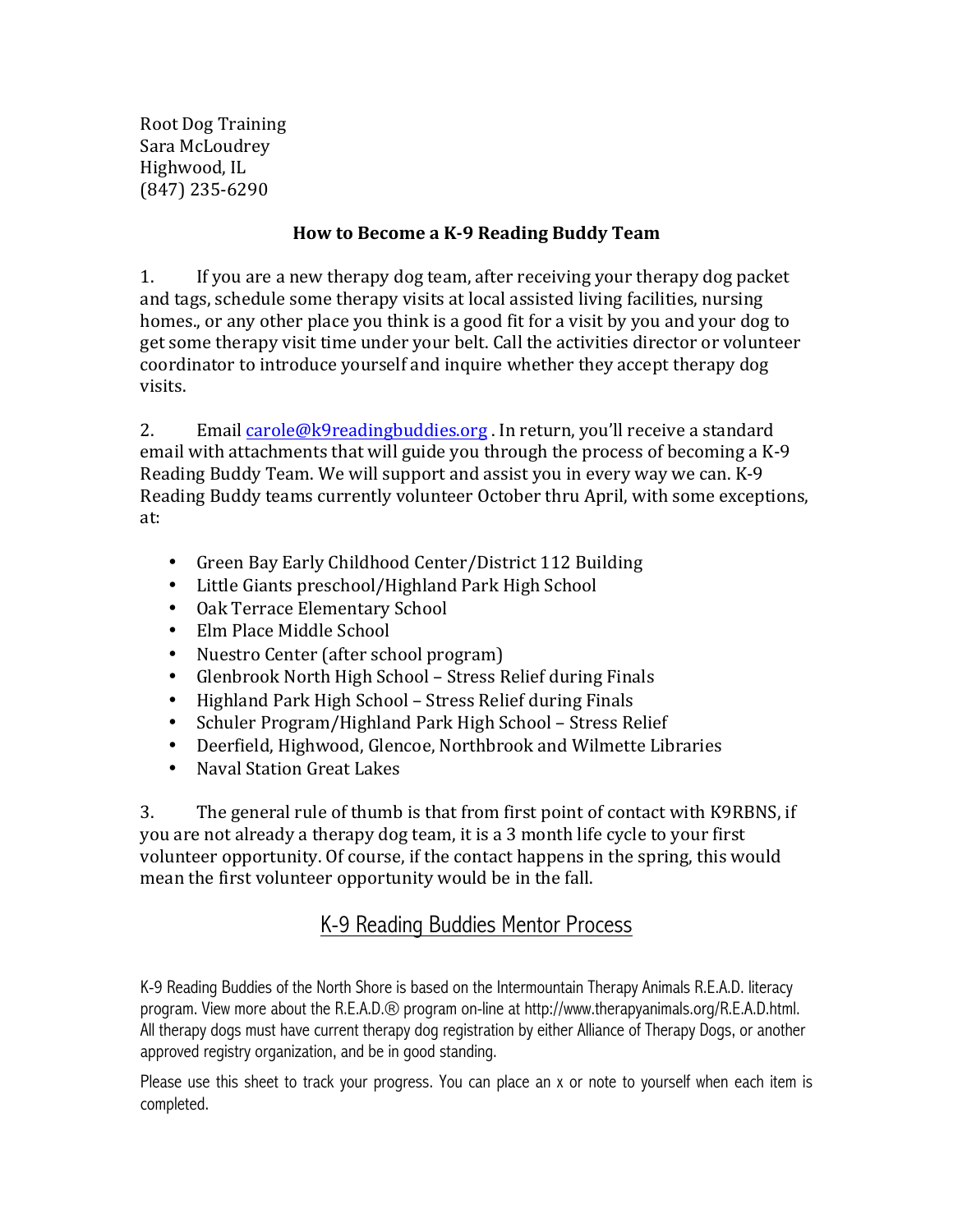Our mentor process, while subject to change, is as follows:

| 1. An email will be sent to you (Prospective Member) with the following documents attached:                                                                                                                                                                                                            |
|--------------------------------------------------------------------------------------------------------------------------------------------------------------------------------------------------------------------------------------------------------------------------------------------------------|
| • K-9 Reading Buddies Mentor Process • contact info if needed regarding a dog trainer or ATD testing                                                                                                                                                                                                   |
| • Standards and Dismissal Policy                                                                                                                                                                                                                                                                       |
| • Mentor Biography                                                                                                                                                                                                                                                                                     |
| 2. The Mentor Biography must be completed and returned by email to carole@k9readingbuddies.org prior to<br>the first scheduled meeting with the K-9 Reading Buddies representative.                                                                                                                    |
| 3. An Orientation Meeting will be scheduled to share how the program works, impart information, and answer<br>questions. You will receive a K-9 Reading Buddies Training Manual that includes information on how to<br>become a K-9 Reading Buddy Team.                                                |
| 4. A membership fee of \$30 will be accepted at the Orientation Meeting that covers the cost of materials and<br>processing. An additional \$5 is required for each additional dog. For associate members without a dog, the<br>cost is \$20. Each are annual fees. Checks are made payable to K9RBNS. |
| 5. Please bring 2 signed copies of the signed Standards and Dismissal Policy to your Orientation Meeting                                                                                                                                                                                               |
| 6. You will need to bring a photocopy of your dog's current registered therapy dog tag and/or member<br>identification card to the Orientation Meeting.                                                                                                                                                |
| 7. At the Orientation Meeting you will be asked to sign a Photo Consent Form.                                                                                                                                                                                                                          |
| 8. Soon after the Orientation Meeting, you will attend an interactive Training Class without your dog. You will<br>receive:                                                                                                                                                                            |
| • your K-9 Reading Buddies t-shirt which is to be worn at K-9 Reading Buddies events.                                                                                                                                                                                                                  |
| • your dog's K-9 Reading Buddies bandana which may only be worn while representing K-9 Reading Buddies.                                                                                                                                                                                                |
| 9. You are expected to make 3 shadow visits where you will observe and meet current K-9 Reading Teams in<br>an actual reading setting without your dog.                                                                                                                                                |
| • Shadow Visit #1 Location:                                                                                                                                                                                                                                                                            |
| • Shadow Visit #2 Location:                                                                                                                                                                                                                                                                            |
| • Shadow Visit #3 Location:                                                                                                                                                                                                                                                                            |

| 10. An appointment will be set up for your dog to be photographed wearing his/her "Reading Buddy"<br>bandana.          |
|------------------------------------------------------------------------------------------------------------------------|
| 11. You will receive a K-9 Reading Buddies badge that identifies you to others as a K-9 Reading Buddy<br>Reading Team. |
| 12. You will receive custom bookmarks with your dog's picture to distribute to children who read to your dog.          |
| 13. You will receive an emailed copy of a sticker that you can print at home to distribute to children who read        |